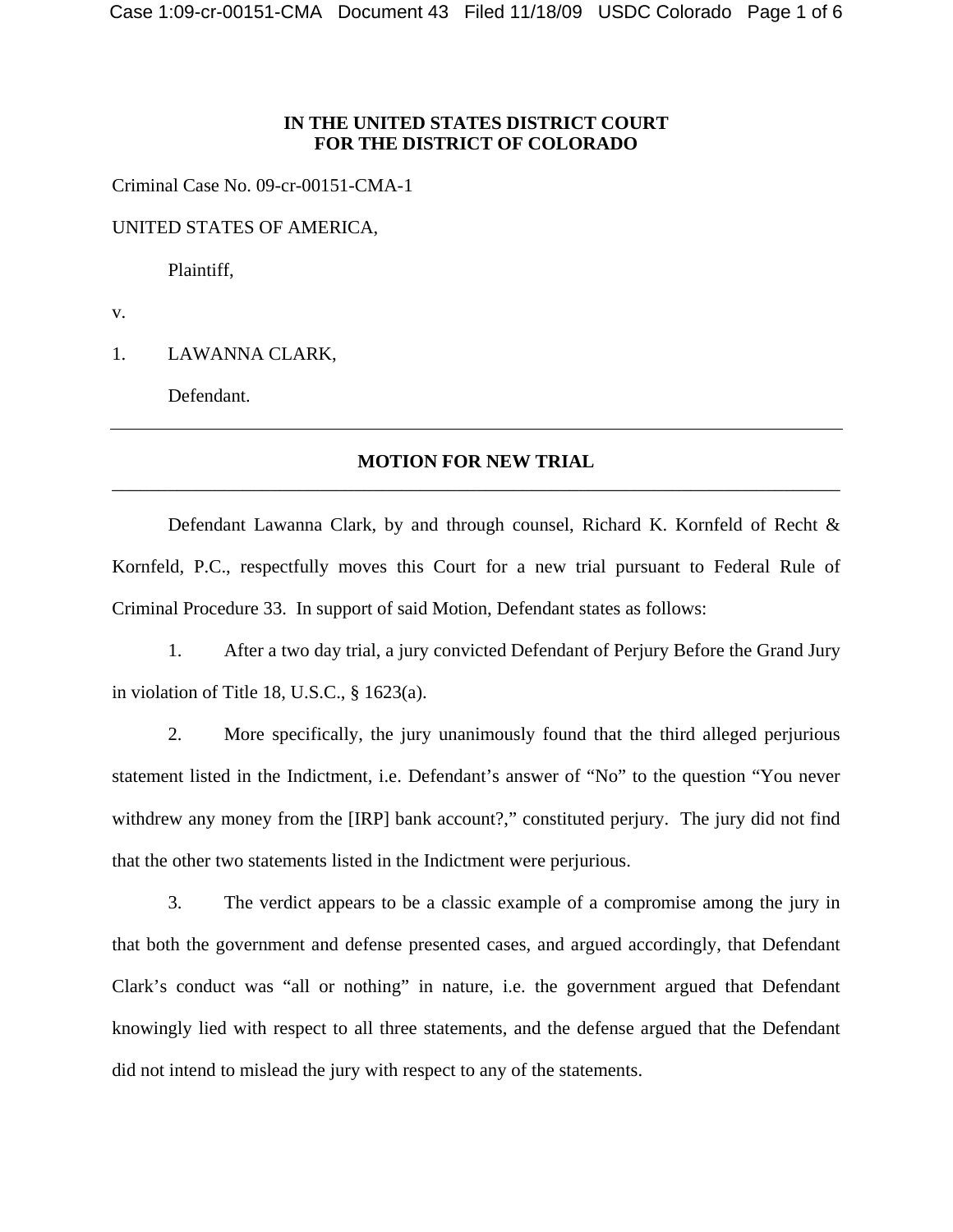4. In light of the jury's verdict, Defendant and her family engaged the services of Judith A. Housley, a Board Certified Forensic Document Examiner, who has been retained in the past in numerous criminal cases by both the government and the defense. A copy of Ms. Housely's Curriculum Vitae is attached hereto as Exhibit 1. Ms. Housley examined withdrawal slips and checks allegedly executed by Defendant at Wells Fargo banks. These examined documents were portions of the Wells Fargo bank records introduced by the government as Exhibit  $12<sup>1</sup>$  $12<sup>1</sup>$ . Ms. Housley compared these questioned documents to known handwriting samples of Defendant, and found, within a reasonable degree of scientific certainty, that the questioned documents do not appear to contain the known handwriting/signature of Defendant and instead were consistent with known handwriting/signatures of Yolanda B. Walker. A copy of Ms. Housley's report is attached hereto as Exhibit 2.

 5. Pursuant to Federal Rule of Criminal Procedure 33, a Defendant may move within three years after final judgment for a new trial based on newly discovered evidence. Fed.R.Crim.P. 33(b)(1) ("any motion for a new trial grounded on newly discovered evidence must be filed within three years after the verdict or finding of guilty"). In determining whether to grant a motion for new trial when the motion is based on new evidence, a court must determine whether the interest of justice would be served by granting the motion. "The 'interest of justice' standard applies to all motions for new trials, including those predicated on newly discovered evidence." United States v. Quintanilla, 193 F.3d 1139, 1147 (10<sup>th</sup> Cir. 1999); See also, United States v. Sinclair, 109 F.3d 1527, 1531  $(10^{th}$  Cir. 1997). "[T]he issue is whether in light of the new evidence, justice requires a new trial to be granted." United States v. Carmichael, 269 F.2d 588, 595 (D. N.J. 2003).

-

<span id="page-1-0"></span><sup>1</sup> The Bates numbers of the examined articles are as follows: 00000869, 00000870, 00000872, 00000887, 00000889, 00000897, 00000898, 00000903.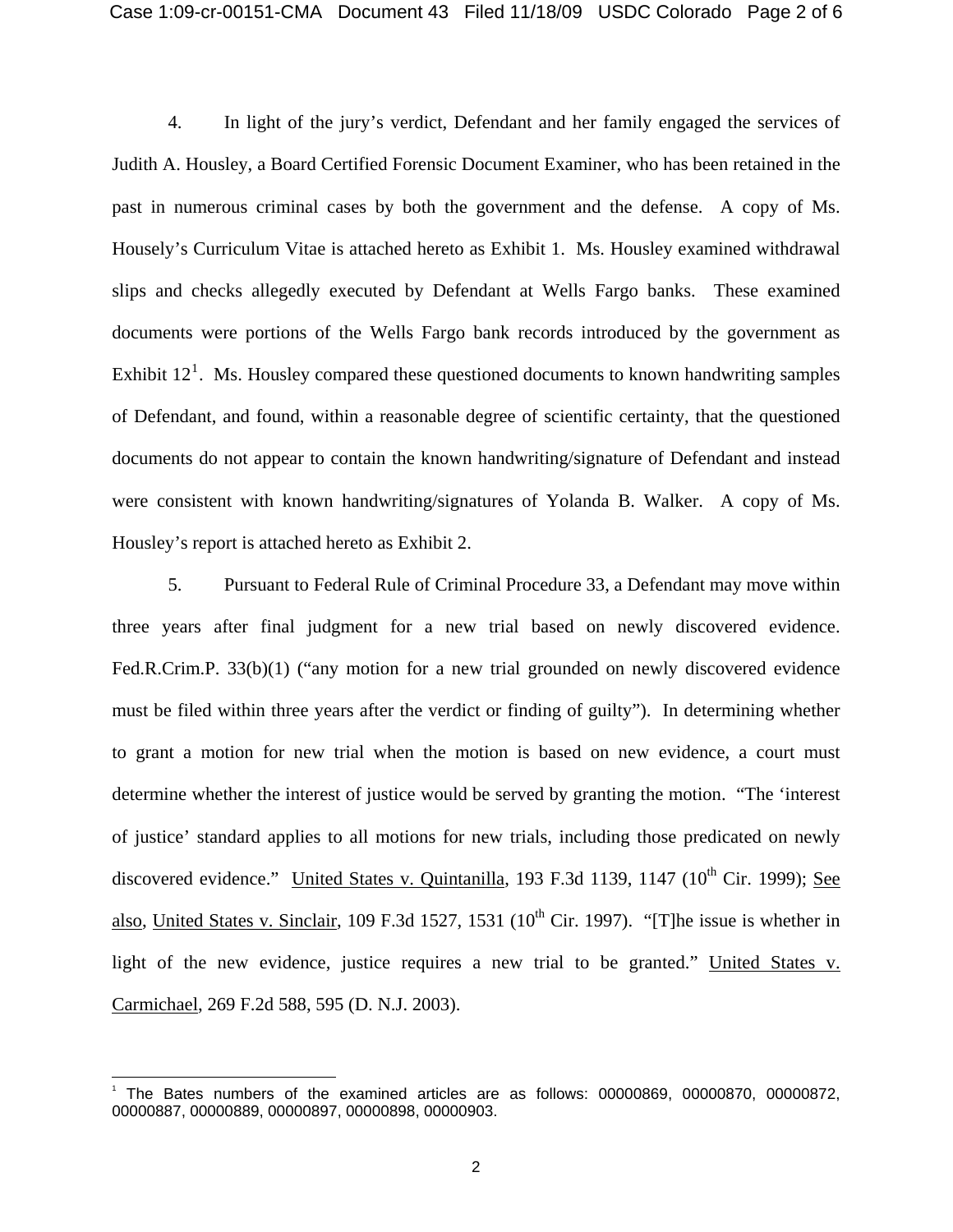6. In the Tenth Circuit, a defendant is entitled to a new trial based on newly discovered evidence if he demonstrates: 1) The evidence was discovered after trial; 2) The failure to learn of the evidence was not caused by his own lack of diligence; 3) The new evidence is not merely impeaching; 4) The new evidence is material to the principal issues involved; and, 5) The new evidence is of such a nature that in a new trial it would "probably produce an acquittal". United States v. Redcorn, 528 F.3d 727, 743-44 ( $10^{th}$  Cir. 2008). A trial court is afforded discretion in ruling on a Rule 33 motion and is free to weigh the evidence and assess witness credibility. Tibbs v. Florida, 457 U.S. 31, 37-38 and n. 11 (1982).

 7. In the present case, the handwriting evidence constitutes newly discovered evidence for purposes of a Rule 33 motion. The handwriting evidence constitutes newly discovered evidence because it was not until after the trial that the Defendant understood the jury was focusing on her alleged bank withdrawals, rather than upon her overall banking transactions and overall statements. While it is true that all three statements listed in the Indictment were known to the Defendant, Defendant made the tactical and practical decision not to engage in time consuming and expensive handwriting analysis given the overall discovery in the case and the fact that the government had not engaged in a similar effort to tie Defendant to this evidence through forensic analysis. As the Court is aware, intent and materiality were the battles in the case.

 8. The tactical and practical decision not to pursue this evidence prior to trial speaks to the second prong of the Rule 33 test, i.e. that the Movant must have exercised due diligence. The Tenth Circuit has explained that the due diligence required to warrant a new trial is simply "reasonable diligence" such that defendants may not "keep an evidentiary trump card in the event of a conviction." United States v. LaValle, 439 F.3d 670, 701 ( $10^{th}$  Cir. 2006) quoting Quintanilla, 193 F.3d at 1147.

3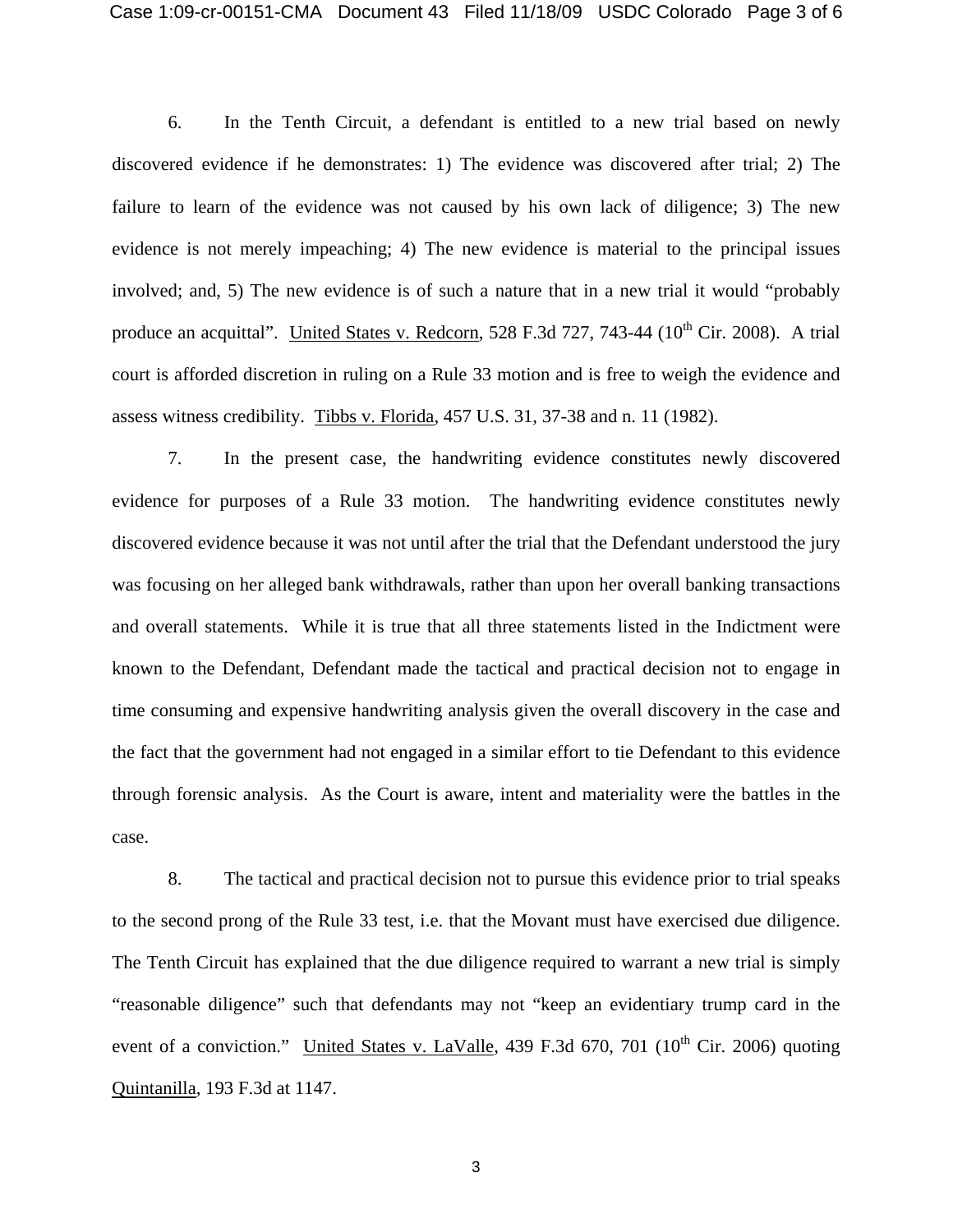9. In the present case, the tactical decision was to pursue an all or nothing strategy; in other words, to take the position that Ms. Clark did not intend to lie at any point during the testimony, and to argue that any falsehoods were not knowing and intentional. Nothing in the record or in the discovery suggested that Ms. Clark had some different motivation to lie with respect to bank withdrawals as opposed to with respect to her income. There was no reason to differentiate between motivations or other factors pertaining to her answers regarding income versus her answers regarding banking activity. Further, the government also did not exercise its ability to pursue handwriting analysis or other forms of forensic evidence with respect to the bank records. Put simply, this did not appear to be a significant issue in the pretrial context. Further, the practical reality to pursuing such evidence was that Defendant, who initially retained undersigned counsel, simply could not afford to do so. Subsequently, undersigned counsel was appointed pursuant to the Criminal Justice Act, meaning that nay expert expenditure would have required court approval. Undersigned counsel did not believe, prior to trial, that the Court would have been inclined to approve such an expenditure in light of what appeared at the time to be the tangential relevance of any such evidence. Indeed, this is not a case in which Clark failed to exercise due diligence in locating evidence prior to trial.

 10. As to the third prong, i.e. that the new evidence is not merely impeaching, that test is met with respect to the newly discovered handwriting evidence. As set forth above, the discovery was devoid of any handwriting or forensic analysis of any of the documentary evidence in this case. While defense counsel did point out, through a witness on cross examination, that several signatures purported to be those of the Defendant did appear to be different when compared with the naked eye, that evidence did not constitute forensic analysis of Defendant's handwriting. Therefore, the newly discovered evidence is neither cumulative nor impeachment evidence. Rather, it is factual clarification of what turned out to be a key issue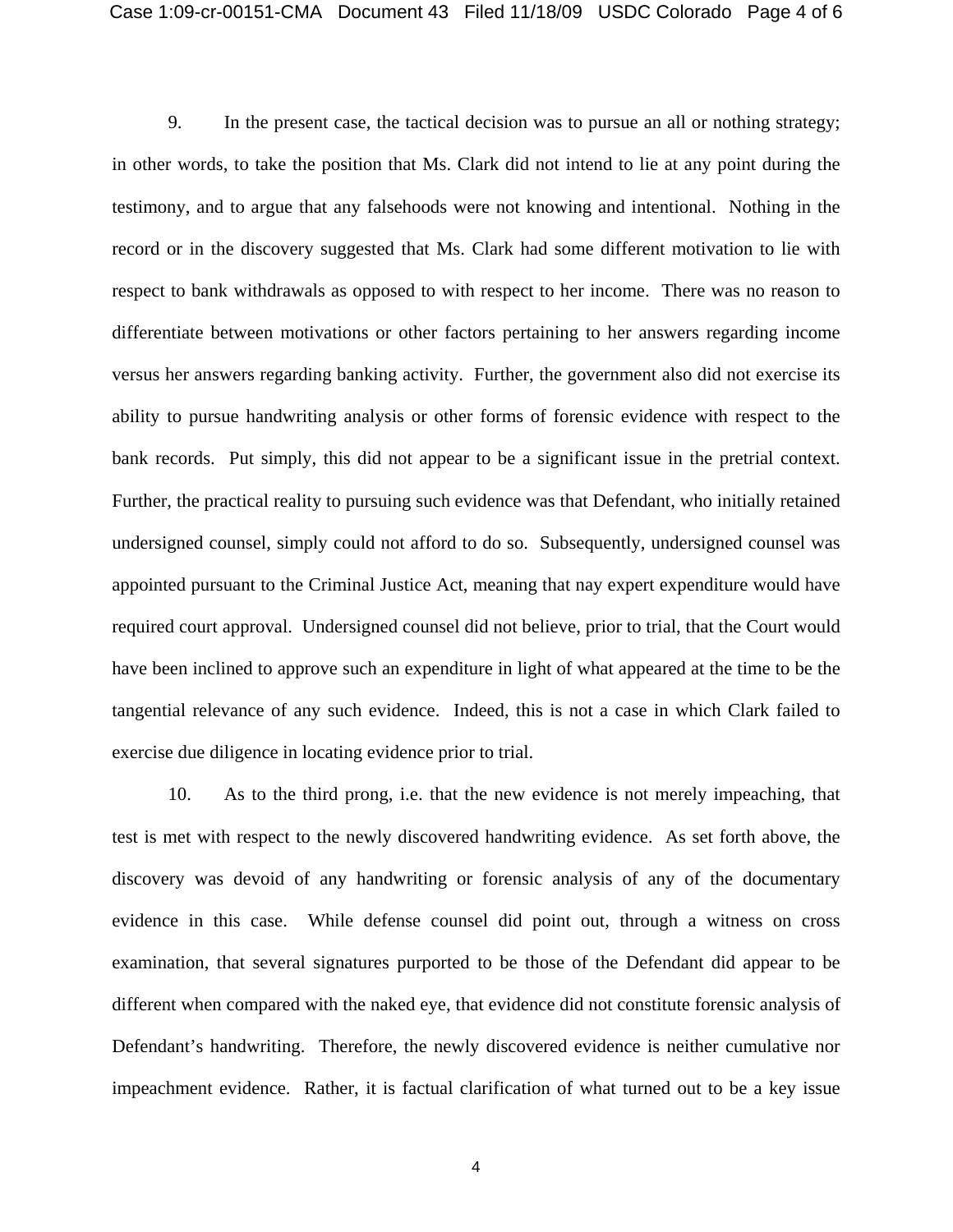before the jury, i.e. whether Defendant Clark withdrew money from the IRP account as evidenced by several banking documents. The newly discovered evidence establishes Clark's innocence on this point.

 11. To warrant a new trial, a defendant must also demonstrate that the newly discovered evidence is material. Newly discovered evidence is immaterial if it does not impact the defendant's guilt or innocence. See, e.g. United States v. Blackthorne,  $378$  F.3d  $449$ ,  $452$  ( $5<sup>th</sup>$ Cir. 2004). In the present case, the newly discovered evidence bears upon an element or the charged offense, and therefore is unquestionably material. The element to which the newly discovered evidence applies is whether Clark knowingly lied to the grand jury. Evidence reflecting that Clark did not engage in the withdrawal banking transactions at issue directly bears on the issue of whether she lied to the grand jury.

 12. Finally, a defendant is entitled to a new trial if the newly discovered evidence demonstrates "a reasonable probability of acquittal." United States v. Gutierrez-Hermosillo, 142 F.3d 1225, 1233 ( $10^{th}$  Cir. 1998). Courts have held that newly discovered evidence that is materially exculpatory raises a probability that the defendant will be acquitted at a new trial, thereby establishing a defendant's right to a new trial. See, e.g., United States v. Loyd, 71 F.3d 408, 412 (DC Cir. 1995) (New trial was warranted by newly discovered tax returns of the defendant's clients where "materially exculpatory evidence contained therein raised reasonable probability of a different result on re-trial"). In the present case, handwriting analysis and testimony that suggest someone else engaged in the banking transactions purportedly involving Defendant constitute the type of evidence that would directly contradict a jury finding that Defendant lied with respect to the banking transactions at issue in Question C of the Verdict Form. The materiality of evidence pertaining to who engaged in the withdrawals at the counter